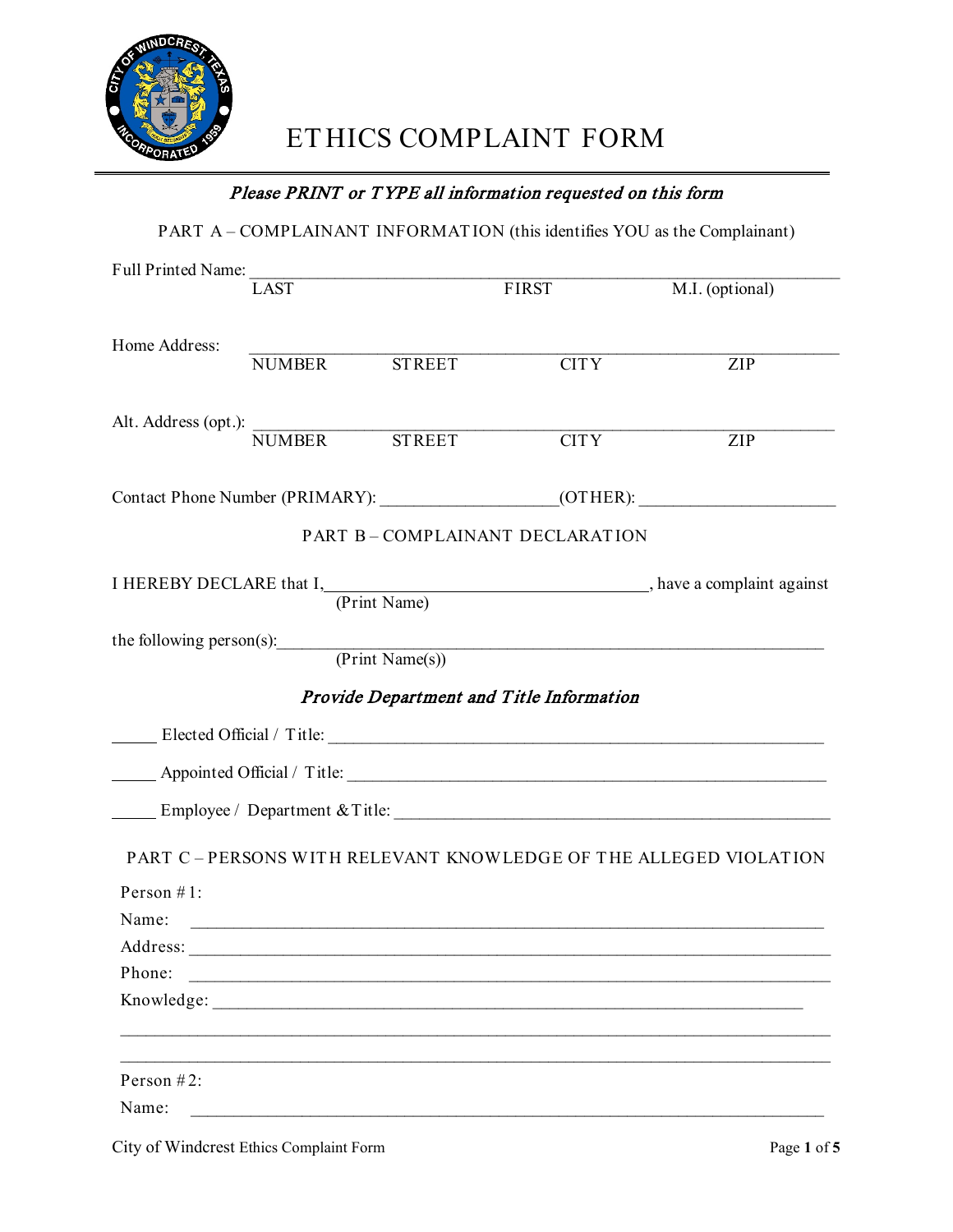| Phone:        |                                                                                                                      |  |  |  |
|---------------|----------------------------------------------------------------------------------------------------------------------|--|--|--|
|               |                                                                                                                      |  |  |  |
|               |                                                                                                                      |  |  |  |
|               |                                                                                                                      |  |  |  |
|               |                                                                                                                      |  |  |  |
| Person $#3$ : |                                                                                                                      |  |  |  |
| Name:         | <u> Alexandria de la contrada de la contrada de la contrada de la contrada de la contrada de la contrada de la c</u> |  |  |  |
|               |                                                                                                                      |  |  |  |
| Phone:        | <u> 2000 - Januar Alexander (h. 1888).</u>                                                                           |  |  |  |
|               |                                                                                                                      |  |  |  |
|               |                                                                                                                      |  |  |  |
|               |                                                                                                                      |  |  |  |
|               |                                                                                                                      |  |  |  |
| Person $#4$ : |                                                                                                                      |  |  |  |
| Name:         |                                                                                                                      |  |  |  |
|               |                                                                                                                      |  |  |  |
| Phone:        |                                                                                                                      |  |  |  |
|               |                                                                                                                      |  |  |  |
|               |                                                                                                                      |  |  |  |
|               |                                                                                                                      |  |  |  |
|               |                                                                                                                      |  |  |  |

(Continued on Next Page)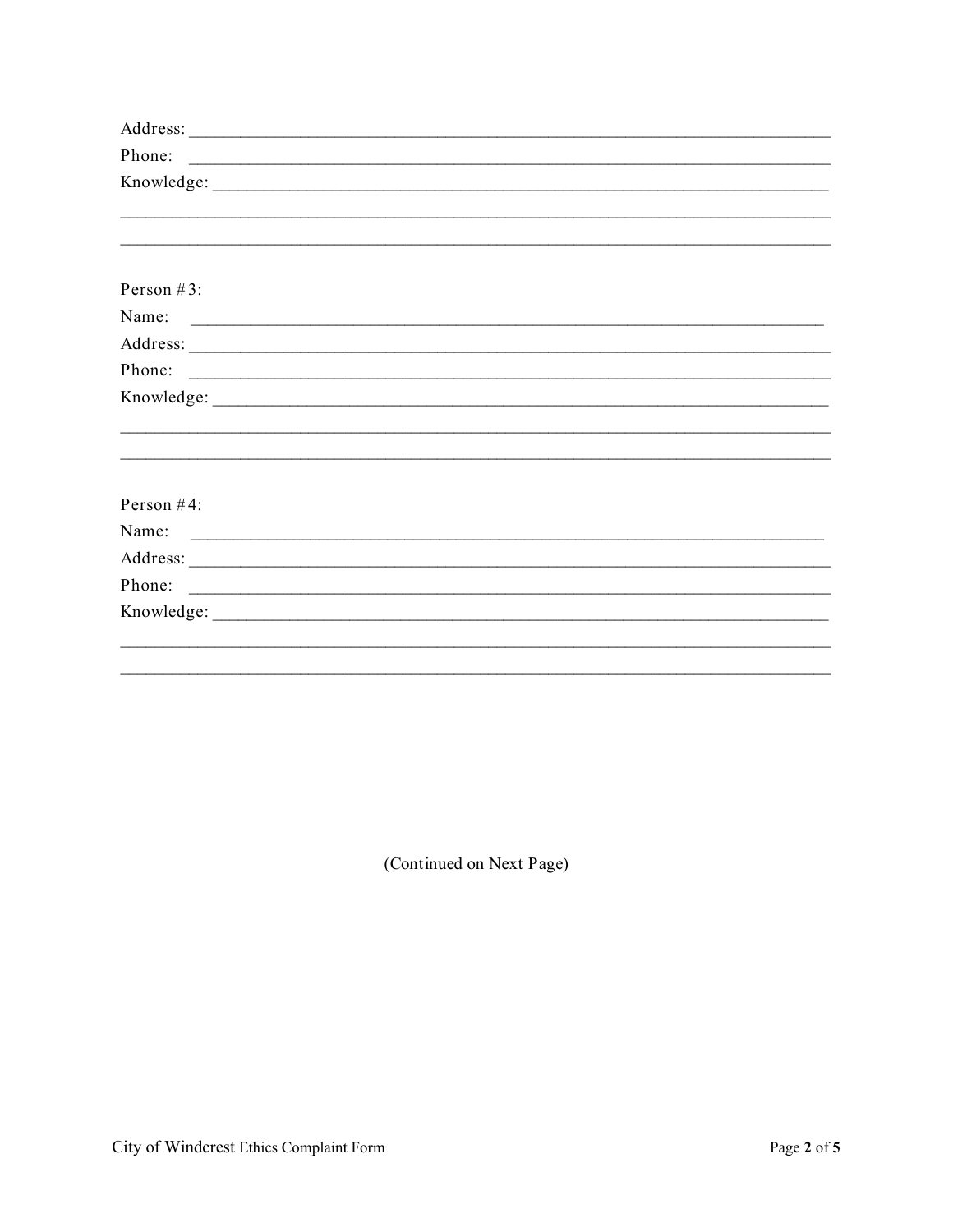#### PART D - DESCRIPTION OF COMPLAINT

Provide a statement of the facts upon which your complaint is based. Describe the events in the order in which they occurred. Keep dates of the events in sequence. Include any witnesses present when the alleged violation(s) took place. Be factual; the information you provide in this statement must be based on facts and not on personal conjecture. Try to answer the questions, "who", "what", "where", and "when". Attach extra sheets if more space is required.

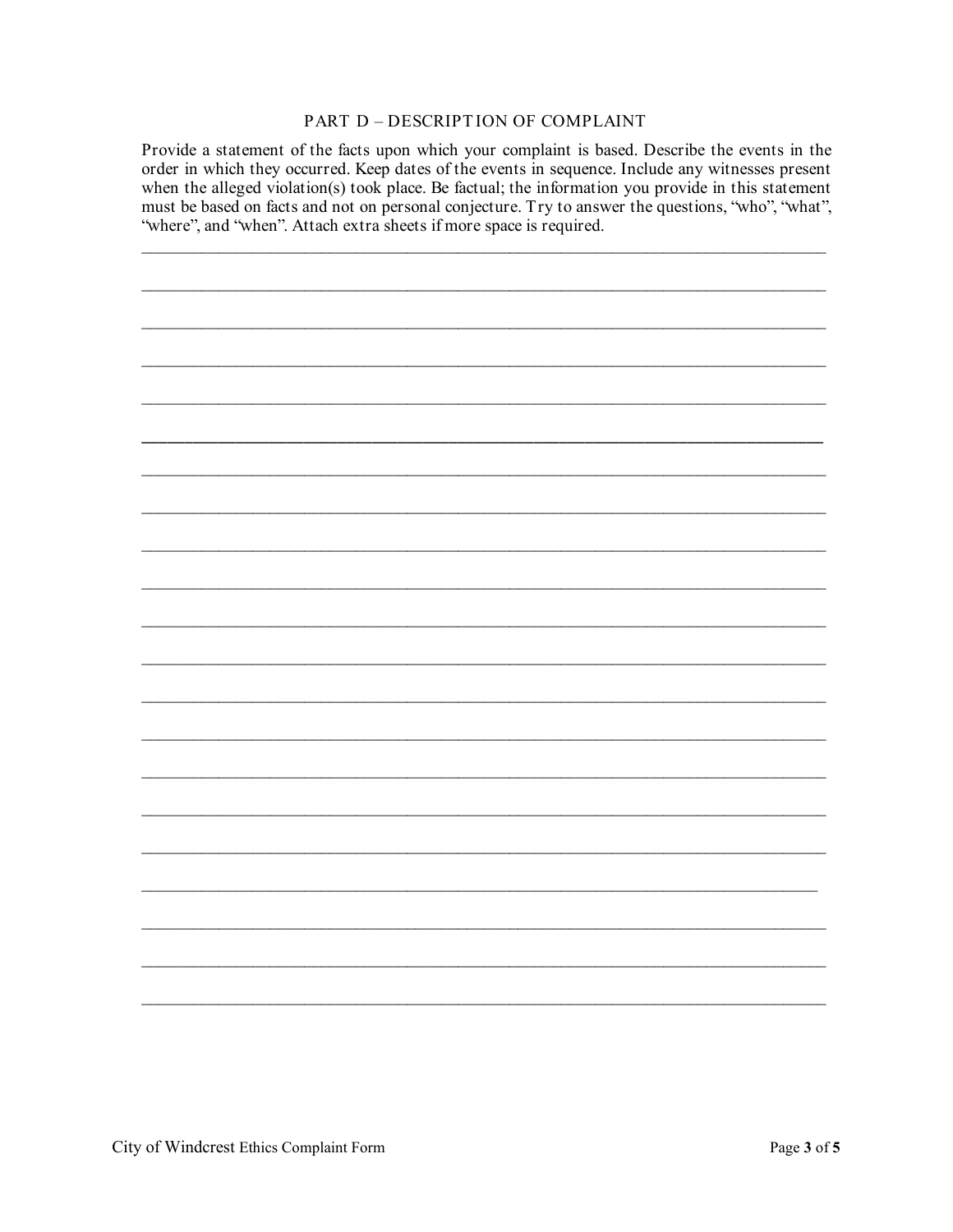#### PART E – ET HICS ORDINANCE CODE VIOLAT IONS

 $\_$  , and the contribution of the contribution of the contribution of the contribution of  $\mathcal{L}_\text{max}$ 

 $\_$  , and the contribution of the contribution of the contribution of the contribution of the contribution of  $\mathcal{L}_\text{max}$ 

 $\_$  , and the contribution of the contribution of the contribution of the contribution of the contribution of  $\mathcal{L}_\text{max}$ 

\_\_\_\_\_\_\_\_\_\_\_\_\_\_\_\_\_\_\_\_\_\_\_\_\_\_\_\_\_\_\_\_\_\_\_\_\_\_\_\_\_\_\_\_\_\_\_\_\_\_\_\_\_\_\_\_\_\_\_\_\_\_\_\_\_\_\_\_\_\_\_\_\_\_\_\_\_\_\_\_

List the sections and paragraphs of the Code of Ethics you believe to have been violated:

## PART F – SOURCE OF EVIDENCE

Identify sources of evidence, if any, you believe should be considered by the Ethics Commission and attach copies of any pertinent information you have to support your allegation(s).

 $\_$  , and the contribution of the contribution of the contribution of the contribution of  $\mathcal{L}_\text{max}$ 

 $\_$  , and the contribution of the contribution of the contribution of the contribution of the contribution of  $\mathcal{L}_\text{max}$ 

 $\_$  , and the contribution of the contribution of the contribution of the contribution of the contribution of  $\mathcal{L}_\text{max}$ 

 $\_$  , and the set of the set of the set of the set of the set of the set of the set of the set of the set of the set of the set of the set of the set of the set of the set of the set of the set of the set of the set of th